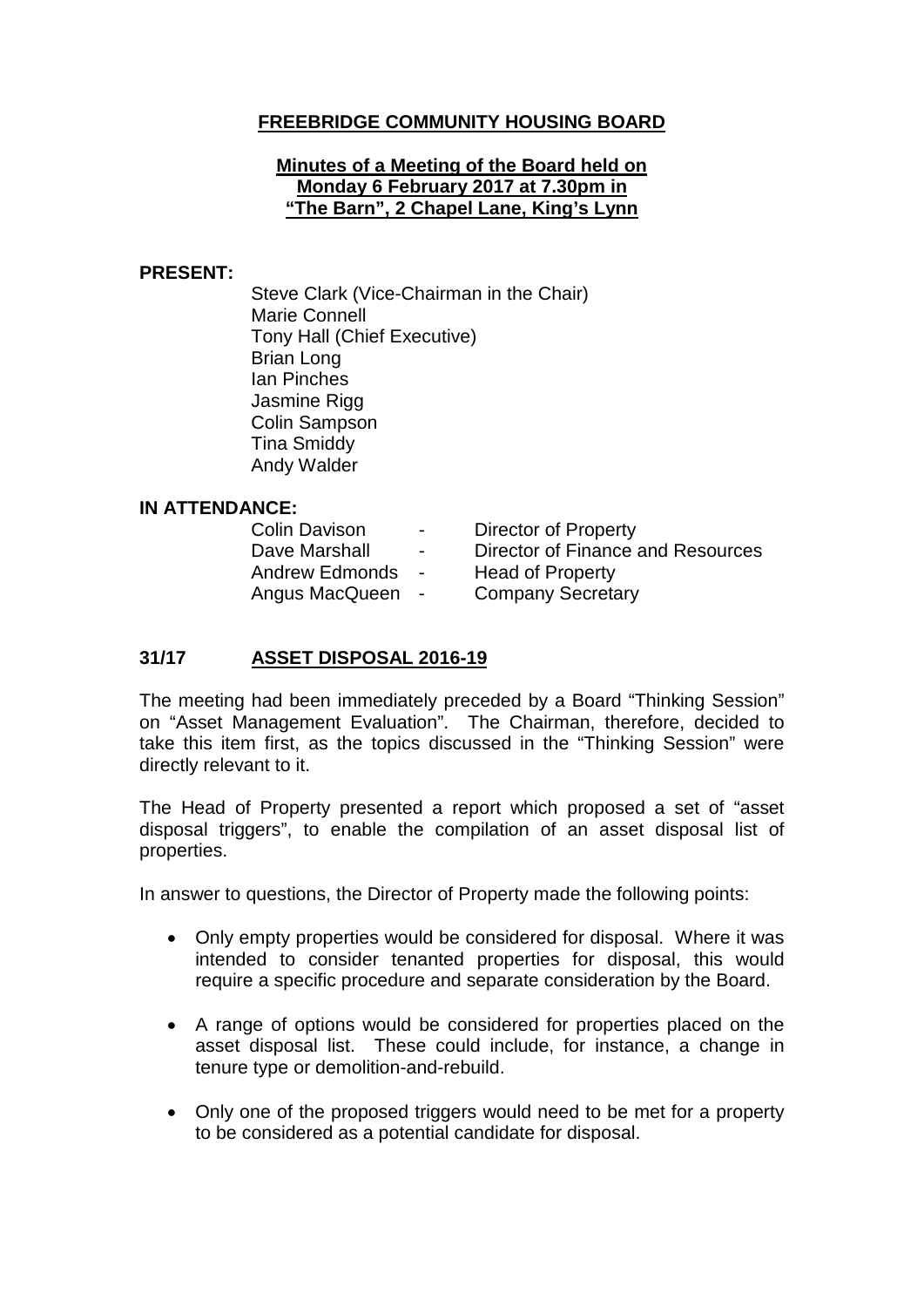• The current estimate was that around 350 properties would qualify for the asset disposal list.

The Board stressed that, before an asset disposal was pursued, it would be essential to undertake a full risk assessment and financial appraisal.

The Board noted that a report was to be brought to the next meeting which would seek delegated authority to the Management Team to carry out asset disposal. The Board would require suitable assurances to be in place for this delegation to be granted.

**RESOLVED:** That the asset disposal triggers, as set out in Appendix 1 to the report, be approved, to enable the compilation of an asset disposal list of properties.

### **32/17 APOLOGIES**

Apologies for absence were received from Ray Johnson, Pauleen Pratt and Simon Smith.

### **33/17 MINUTES**

The minutes of the meeting held on 9 January 2017 were confirmed as a correct record and signed by the Chairman.

#### **34/17 MATTERS ARISING**

There were no matters arising.

### **35/17 DECLARATIONS OF INTEREST**

There were no declarations of interest.

### **36/17 CHAIRMAN'S UPDATE**

There was no Chairman's update, as Ray Johnson was absent from the meeting.

### **37/17 MANAGEMENT TEAM UPDATE**

A written update from the Management Team had been previously circulated and was noted by the Board.

The written update covered the following issues:

- Tenant Participation Advisory Service Awards Central Region Official Shortlist 2017
- Colby Court Moving in of Residents
- Board Remuneration Review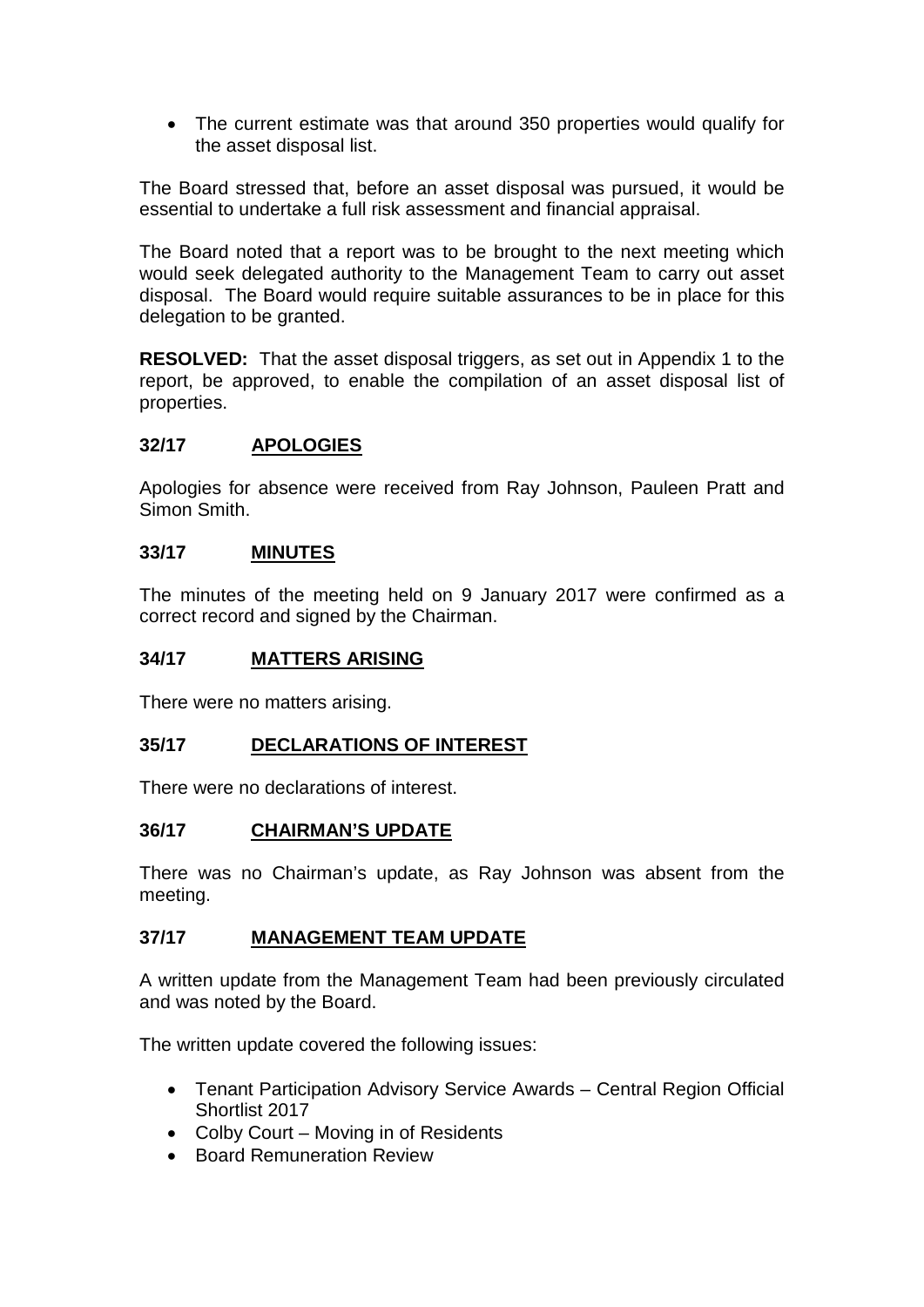- Microsoft Enterprise Software Licensing Renewal Electronic Tendering Process
- David Orr Visit to Hillington Square
- Development Update.

The Chairman highlighted that David Orr, Chief Executive of the National Housing Federation, would be visiting Hillington Square on 21 February 2017, to celebrate the completion of the work on Colby Court and to see the work beginning on Phase 4. The Chairman asked that as many Board Members as possible attend this event.

Although not included in the update, the Chairman reminded the Board that a risk and control simulation workshop would be held on 23 February 2017. The workshop was for Board Members and senior staff.

The Board was pleased to note the progress being made with current property developments.

### **38/17 FINANCIAL PLAN UPDATE, STRESS TESTING AND MITIGATION**

Confidential item

### **39/17 OPERATING MODEL REVIEW**

Confidential item

### **40/17 GOVERNANCE COMMITTEE RECOMMENDATIONS**

The Board considered the recommendations of the Governance Committee meeting held on 16 January 2017.

Marie Connell, Chairman of the Governance Committee, explained that the recommendations followed the Committee's discussion on the National Housing Federation's Voluntary Code on Mergers, Group Structures and Partnerships. She advised that she had invited Board Member Simon Smith to attend the meeting for this item who, although not a member of the Committee, had considerable experience of mergers. He had provided useful input into the discussion.

The Chief Executive said that the Committee had felt that the Code was too prescriptive, and that options for Freebridge should be developed. He added that he understood that the Code was soon to be revised.

### **RESOLVED:**

1) That the National Housing Federation's Voluntary Code on Mergers, Group Structures and Partnerships be not adopted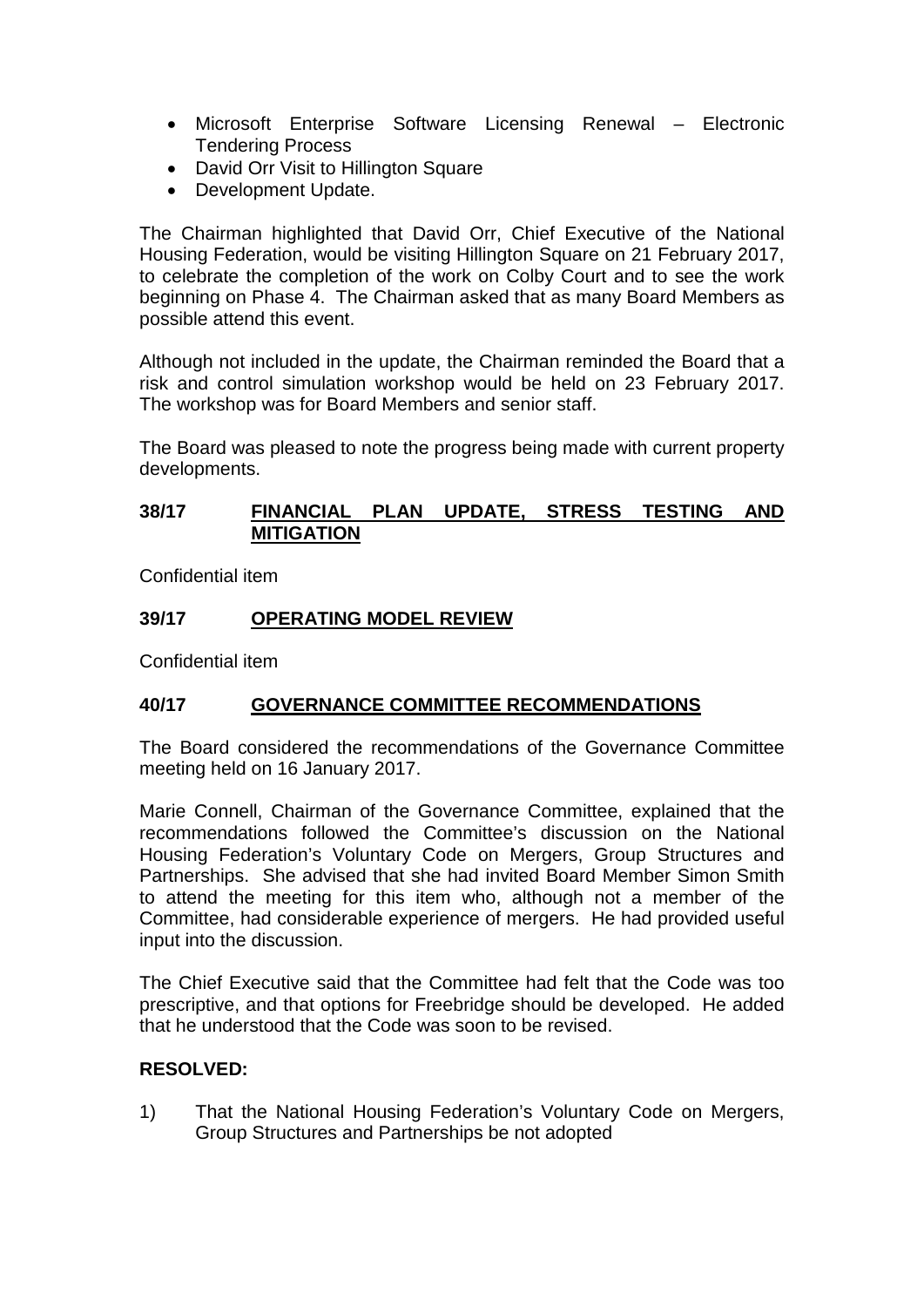- 2) That the annual business planning process include consideration of the options to best deliver the Business Plan; this consideration should not exclude merger or any other business model.
- 3) That the Governance Committee be asked to develop, for the Board's approval, a brief procedure to enable an initial assessment to take place in the event that Freebridge is approached for a potential merger, acquisition or strategic partnership.

# **41/17 PROCUREMENT/SELLING SERVICES APPROVALS**

Confidential item

# **42/17 FINANCIAL REGULATIONS AMENDMENTS**

The Director of Finance and Resources presented a report which sought to make some amendments to the Financial Regulations.

The Director of Finance and Resources said that a full review of the Financial Regulations would be presented to the Board in June 2017. In the meantime, this report proposed some interim amendments to correct job titles and to ensure that posts had the appropriate levels of expenditure and write-off limits.

**RESOLVED:** That the amendments to Financial Regulation 5 and to Appendix 2 to the Financial Regulations be approved, as set out in the report.

# **43/17 LEASE OF A SHOP TO A MEMBER OF THE TENANT PANEL**

Confidential item

### **44/17 LETTING OF A SHOP AT CENTRE POINT, FAIRSTEAD, KING'S LYNN**

Confidential item

### **45/17 TENANT PANEL QUARTERLY UPDATE**

The Director of Property presented a report which provided a quarterly update of the Tenant Panel's work.

The Director of Property highlighted that Richard Maun had been appointed as the Panel's new Facilitator.

The Director of Property also advised that the two vacancies on the Panel had recently been filled. The new members were Shelly Lamprell-Josephs and Annette McGivern.

The Board noted the report.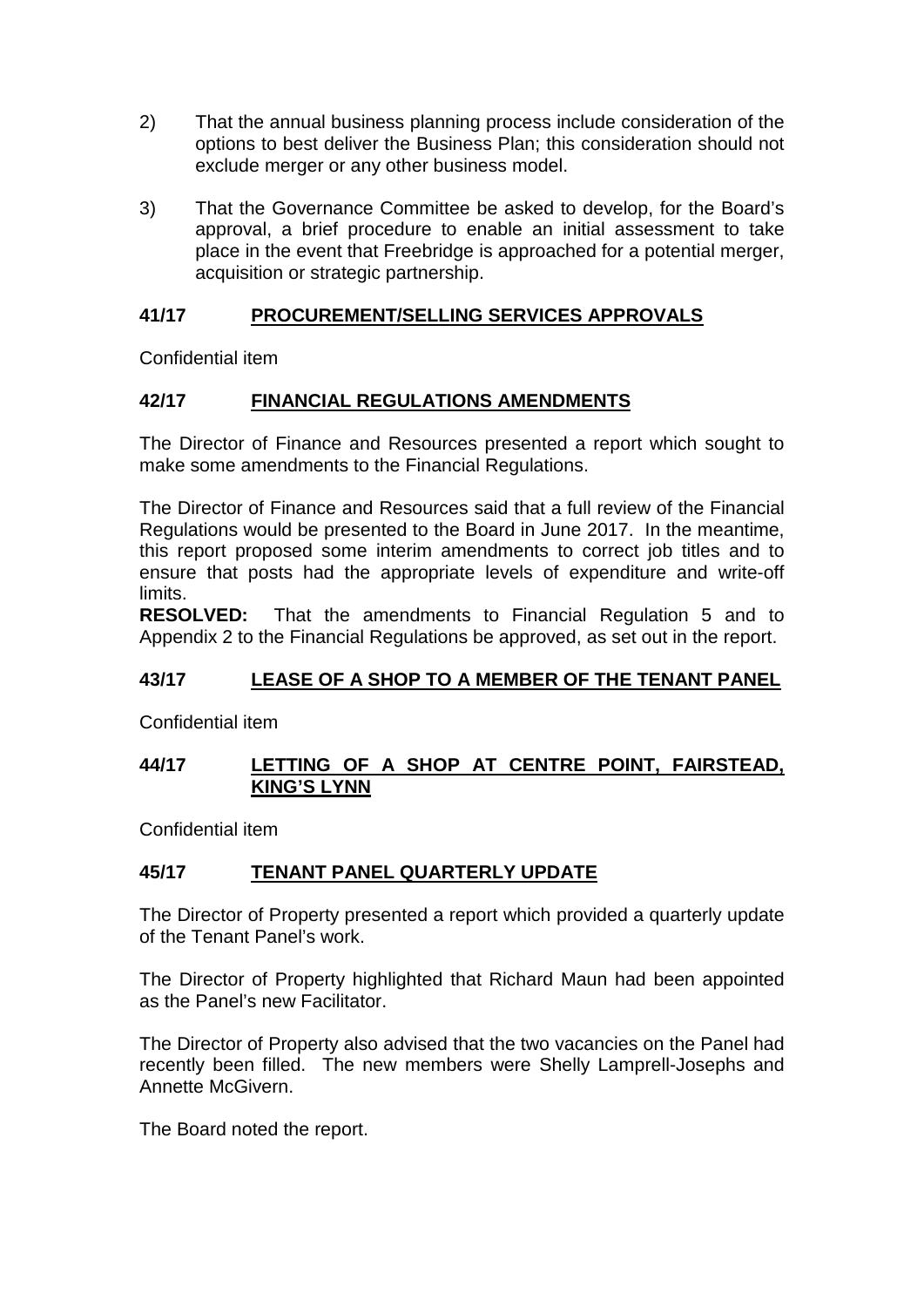# **46/17 OPERATIONS PERFORMANCE OVERVIEW**

Confidential item

### **47/17 FINANCE AND HUMAN RESOURCES QUARTERLY MANAGEMENT REPORT**

The Director of Finance and Resources presented a report which provided financial information for the quarter ending 31 December 2016, together with Human Resources key performance indicator information.

The Board noted the report.

### **48/17 TREASURY MANAGEMENT AND STRATEGY UPDATE**

Confidential item

### **49/17 RISK MANAGEMENT AND FRAUD AWARENESS UPDATE**

The Director of Finance and Resources presented a report which detailed risk management, fraud awareness and service assurance activities during the quarter ending 31 December 2016.

A Board Member questioned whether the Corporate Risk Map should be reviewed in light of the Government's deregulation proposals. The Chief Executive responded that it was too early to do this, as the details were not yet known.

The Board noted the report.

### **50/17 BUSINESS PLAN 2016/17 THIRD QUARTER UPDATE**

The Chief Executive presented a report which set out progress against the 2016/17 Business Plan for the third quarter.

The Chief Executive said that he would develop a model that would enable the Board to have a clear oversight of performance against the Business Plan.

The Board noted the report.

### **51/17 GOVERNANCE IMPROVEMENT ACTION PLAN**

Confidential item

# **52/17 COMMITTEE MINUTES**

Marie Connell, Chairman of the Governance Committee, presented the minutes of the Committee's meeting held on 16 January 2017.